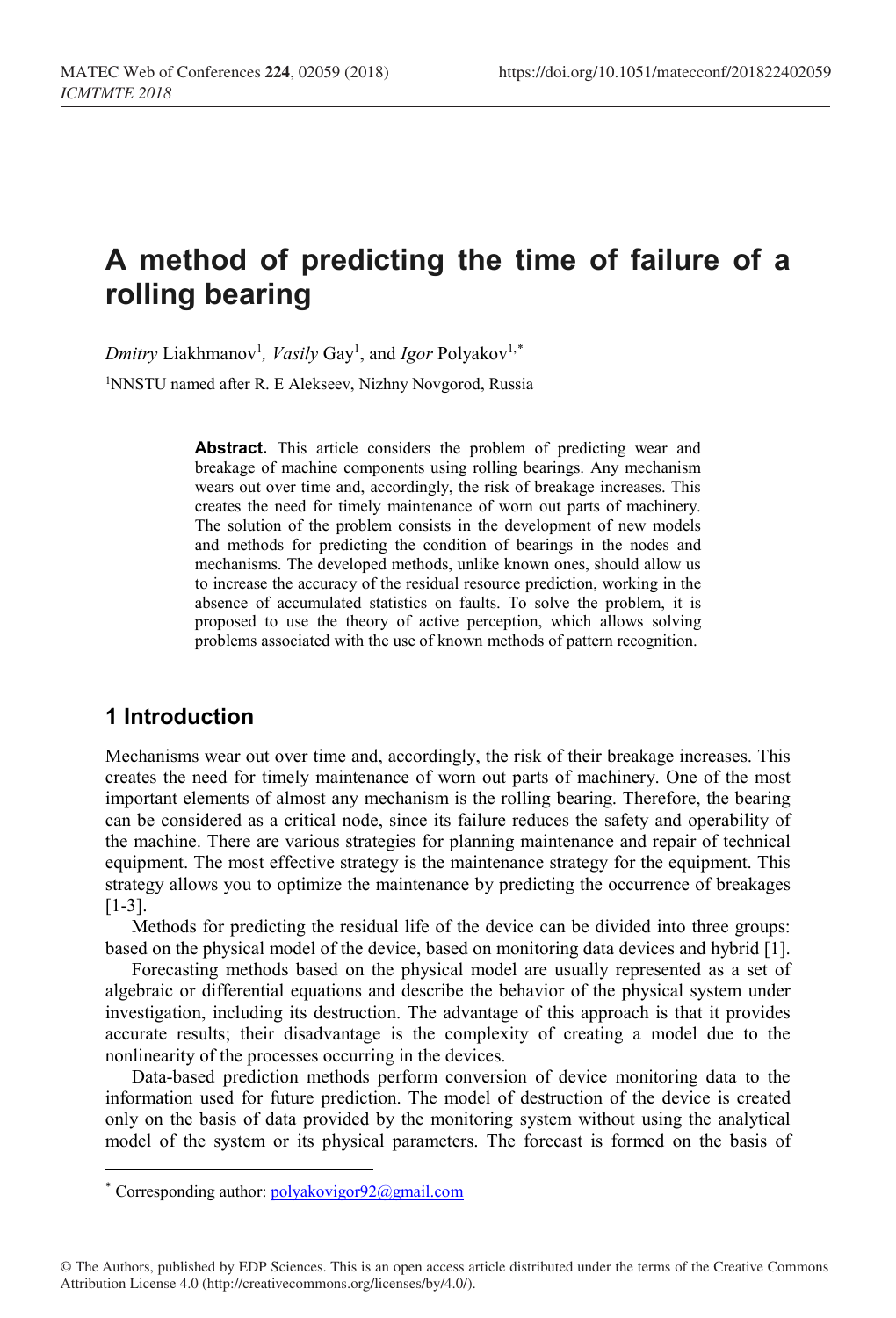artificial intelligence methods or statistical methods. Estimation of the residual resource based on the data is performed in two stages: creating a model of the device's behavior in time and using this model to predict the residual resource of the device.

The hybrid prediction method combines approaches based on the physical model and data-based.

At present, the methods of forecasting based on monitoring data are most actively developed. For example, there are competitions devoted to the development of these prediction methods.

The main difficulties in the development of data-based prediction methods are associated with the presence of distortions in the readings of sensors and with the complexity of selecting characteristics possessing the property of monotony and the separation of the trend. These properties are necessary to ensure an accurate estimate of the remaining life of the device.

In this connection, the scientific problem related to the development of models and methods for estimating the residual life of the rolling bearing is of current interest.

The scientific significance of solving the problem consists in the development of new models and methods for predicting the state of bearings in nodes and mechanisms. The developed methods, in contrast to the known ones, should allow increasing the accuracy of the prediction of the residual resource, working in conditions of a priori uncertainty (the absence of accumulated statistics on faults).

Currently, when creating systems for servicing mechanisms, the use of data mining is a acute. With regard to the task, this will improve their reliability and safety.

The scientific novelty of the task is to use for the solution of the problem of vibrodiagnostics and forecasting the theory of active perception [4], which allows solving problems associated with the use of known methods of pattern recognition.

The task for which this work is directed is the development of models and methods for predicting the residual life of a rolling bearing based on data.

Within the framework of the task, it is planned to develop models for estimating the residual life of a rolling bearing based on the proposed systems of characteristics. It is also necessary to carry out experimental studies of the developed models and methods of forming systems of characteristics, in order to assess the accuracy of the forecast of the remaining resource.

Let's consider the well-known work in the field of the problem posed. The paper [5] is considered in which the vibration signal analysis is carried out using the principal component method used to reduce the dimension of the original vibration features by removing redundant features. This method allows you to reduce the final amount of calculations, but this method does not realize the full potential of the available data. To calculate the remaining running time of the bearing, a method of data description using support vectors is used, based on the principles of minimizing structural risks. It is used to relate training data to the hypersphere region, so the boundary of the resulting radius of the hypersphere can be used as an indicator of the bearing state. This method shows good results in this kind of calculations and it was also decided to use it in one of the stages. The paper [6] is considered in which the vibration signal analysis is carried out using the Bayesian Monte Carlo simulation method, and the calculation of the remaining operation time of the bearing is realized using the moving average spectral excess method and the regression method of support vectors. Experiments in both studies were carried out on the same data set used in this work [7]. The results have prediction accuracy up to 85-95%, however in some cases there is a significant drop in accuracy. The methods used in the articles are quite expensive in terms of computational complexity. In analyzing these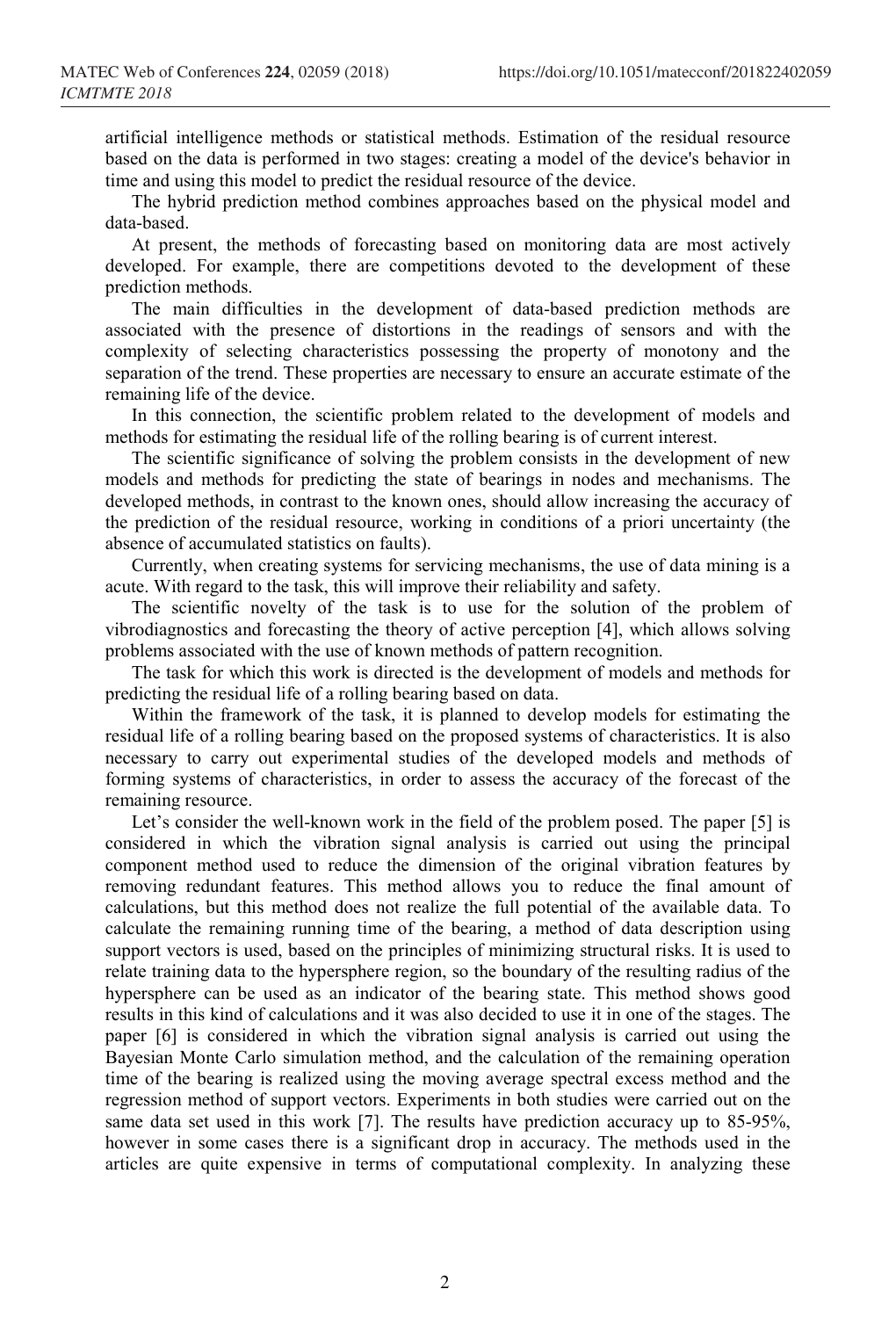studies, it was concluded that there is an opportunity to improve the accuracy of work and reduce the computational complexity, using the proposed methods

#### **2 Information prediction model**

The information model consists of the part responsible for analyzing the vibration signal and part of the calculation of the remaining operation time of the bearing. Introducing the vibration analysis system as an image recognition system, we distinguish three stages of data processing: preliminary processing, calculation of features and decision making. The structure is shown in Figure 1.



**Fig. 1**. Structure of the recognition system**.**

The first and second stages are proposed to be implemented using the theory of active perception, which makes it possible to reduce computational complexity, in comparison with similar methods. Preliminary processing consists in performing a Q-transformation, which involves applying addition operations to the segments of the original signal. The formation of an indicative description of the original signal consists in applying to the signal g the set of Walsh filters of the Harmut system [8]. Sequential application to the signal of the Q-transform and the filter system implements the U-transformation, which is basic in the theory of active perception. The U-transformation has the minimum possible computational complexity, because its implementation uses the simplest operations addition and subtraction. Standard transformations require the implementation of convolution, and at the level of weighting coefficients - the operations of arithmetic multiplication. The theory of active perception is not limited only to the formation of the spectral representation of the signal. The theory includes the section "Algebra of groups", devoted to the analysis of the dependencies between the spectral coefficients of the expansion. The observed dependencies allow their use at the decision-making and understanding stages of the analyzed signal.

The classification stage is proposed to be realized using the One-class SVM machine learning method, which works well for finding deviations in problems with a lot of standard data. Accumulation of variances is recorded and when a certain value is exceeded, it displays the boundary of the beginning of the so-called zones of anomalous data. This makes it possible to reduce the number of measurements used at the forecasting stage, taking into account only the data from the anomalous zone.

Further, the cumulative mean square deviation is calculated from the anomalous data array obtained in the previous step. The obtained data approximates the final part of the curve using a parabola, the beginning of the approximation is calculated using the basis function [4]. One of the coefficients of the resulting parabola, as a result, signals the state of the bearing (its wear rate over the measured time interval). Based on this, the remaining running time of the bearing is calculated (figure 2).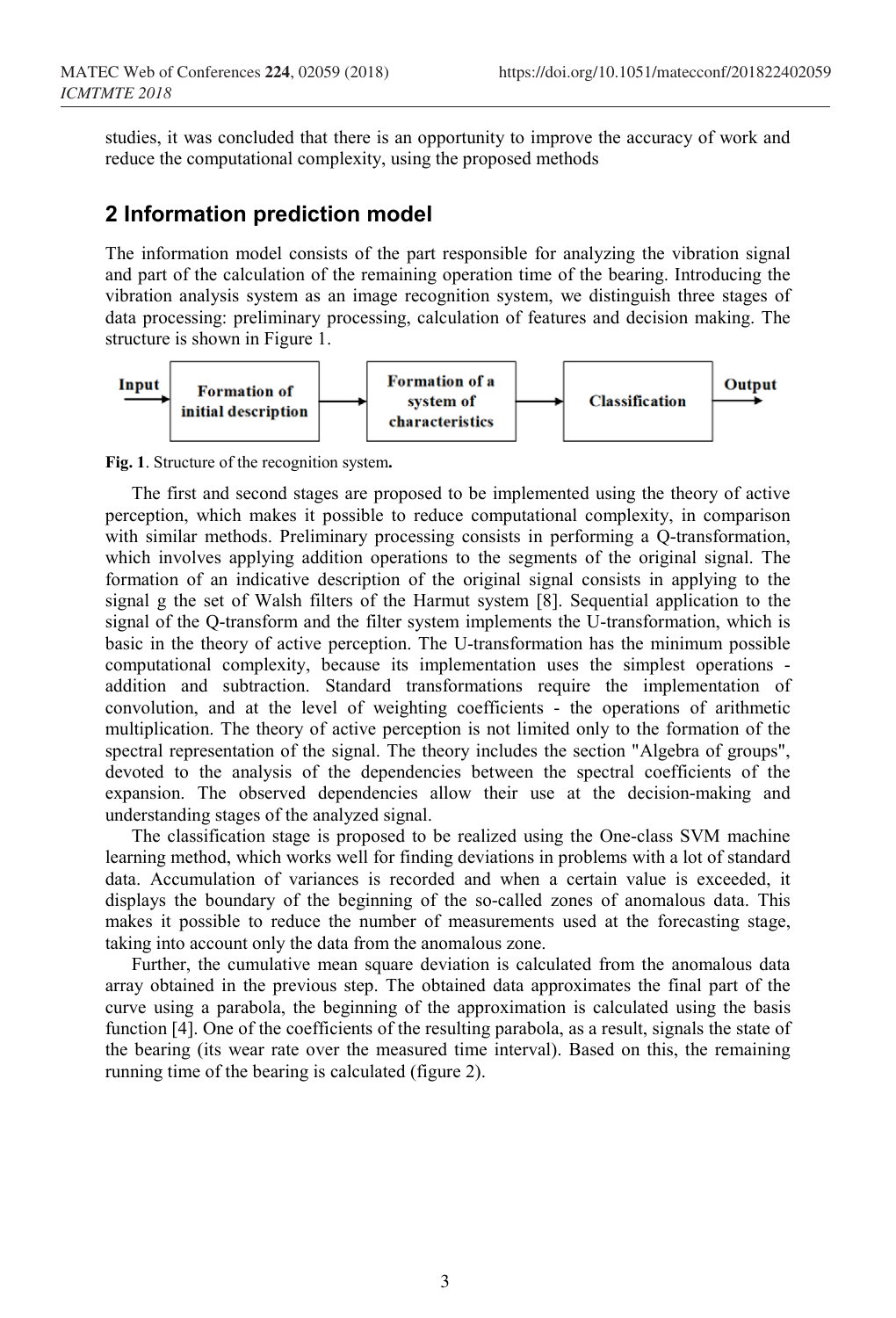

**Fig. 2.** Calculation of the remaining running time of the bearing.

# **3 Computational experiment**

The experiment was carried out on a data packet presented in [7] (Figure 3). Each set is the result of testing six bearings before failure. Each set consists of files containing vibration signals (horizontal and vertical acceleration):

- 1) Sampling frequency: 25.6 kHz;
- 2) Records: 2560 measurements (1/10 s long) recorded with an interval of 10 seconds.

For each data set corresponding to the test results of one of the bearings, the total time of data recording from the bearing, up to the moment of failure, is indicated.

The experiment was carried out with data from three pairs of bearings operating under different conditions:

- 1) 1800 rpm and applied radial load of 4000 N;
- 2) 1650 rpm and the applied radial load of 4200 N;
- 3) 1500 rpm and the applied radial load of 5000 N.



**Fig. 3.** Installation for testing bearings.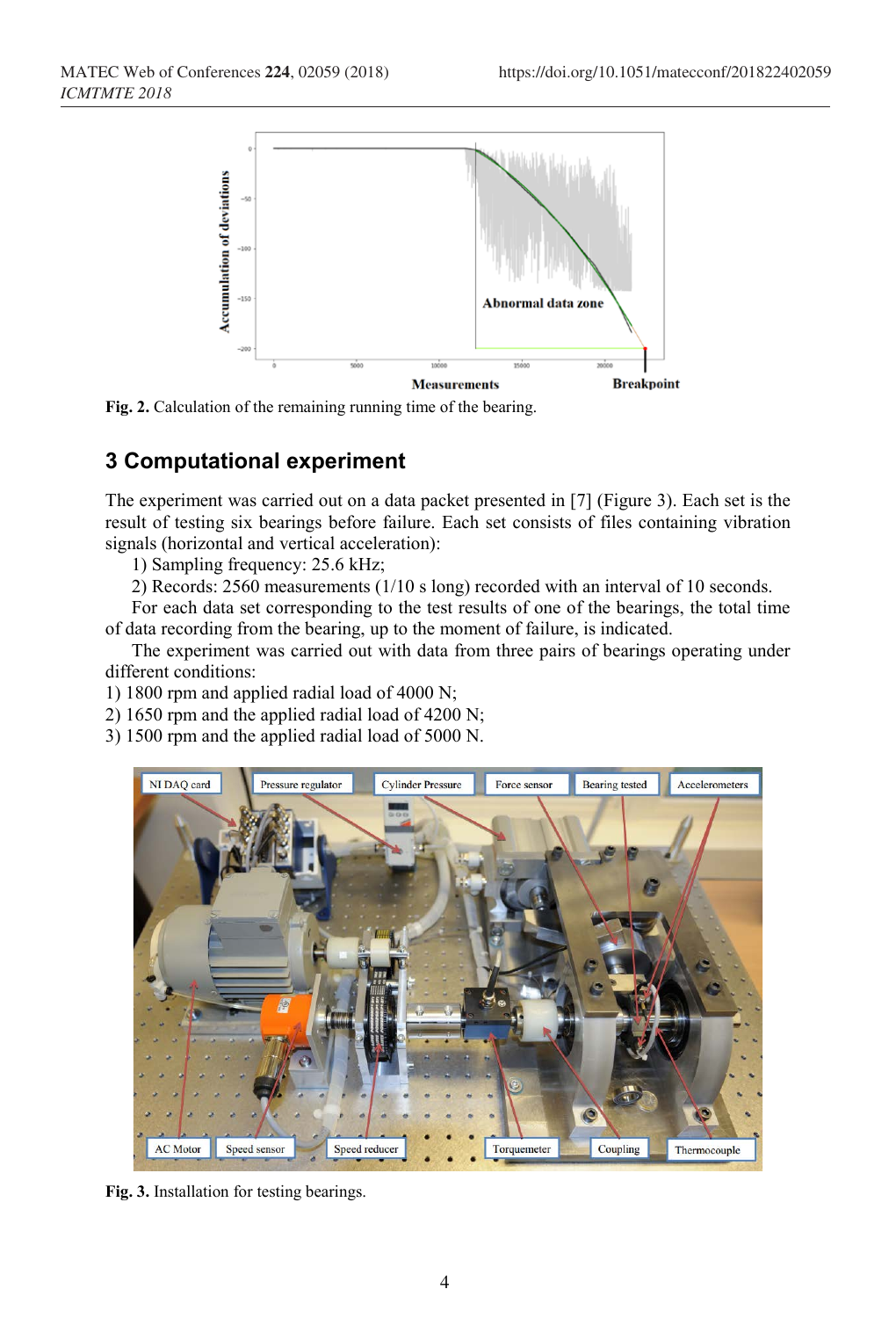To test the efficiency of the proposed method, a series of experiments was carried out. The computer that makes the calculations has an Intel Core i7 3.6 GHz processor and 8 GB of RAM. The stages of the signal preprocessing and calculation of the characteristics are performed in the R language, the decision-making and residual resource calculations are performed in Python. The program works in two steps: At the first step the system provides data for training, including vibration data, corresponding to the operation of the bearing in good condition. In the second step, the system conducts a study of all available information on the bearing condition and produces a result that includes the remaining operating time before a critical failure.

Training the program was carried out on 30% of the data, a prediction model was constructed and compared with actual indications. A greater number of results showed a prediction of accuracy with the methods considered above [6], but there were cases where the accuracy fell significantly, which indicates the need for further work on the algorithm (Table 1).

|               | Obtained results |      |       |                |         |        |                     |        |                    |        |                |
|---------------|------------------|------|-------|----------------|---------|--------|---------------------|--------|--------------------|--------|----------------|
| Bearing       |                  |      |       | -6             |         | 2<br>3 | 2 4                 |        | 2<br>$\mathfrak b$ | 27     | 3 <sub>2</sub> |
| Error $(\% )$ | 0,35             | 44,2 | $-95$ | $-428$         | $-22,6$ | $-244$ | $-37$               | 28,4   | -46                | $-259$ | 60             |
|               | Results from [6] |      |       |                |         |        |                     |        |                    |        |                |
| Bearing       |                  | 4    |       | $\overline{6}$ |         | 3<br>2 | $\overline{2}$<br>4 | 2 5    | 2 6                | 27     | 3 <sup>3</sup> |
| Error $(\% )$ | 37               | 80   | 9     | $-5$           | $-2$    | 64     | 10                  | $-440$ | 49                 | $-317$ | 90             |

**Table 1.** Errors in remaining useful life estimation.

## **4 Conclusion**

We carried out scientific research and experimental works in the field of creation of forecasting systems. As a result, the results of the work on the topic under consideration can include the development of a data-based approach. The solution of the problem was carried out from the position of the theory of active perception. The results of computational experiments confirm the effectiveness of the proposed methods. Increase the accuracy of the work can be done with the help of a more accurate algorithm setting. The created system has the potential for further development and can be used for educational purposes. In addition, a study of existing forecasting systems was carried out, their effectiveness in solving the problem of calculating the forecast of the bearing state was indicated.

## **References**

- 1. 1. E.I. Gromakov, T.V. Alexandrova, A.V. Rudachenko, A. M. Malyshenko Maintenance and repair of the equipment condition using Shewhart charts, News of the Tomsk Polytechnic University. V. 317. № 5, P. 112-117. (2010)
- 2. A. Heng, A. C. Tan, J. Mathew, N. Montgomery, D. Banjevic, and A. K. Jardine, *"Intelligent condition-based prediction of machinery reliability*," Mechanical Systems and Signal Processing, **vol. 23**, **no. 5**, pp. 1600 – 1614, (2009)